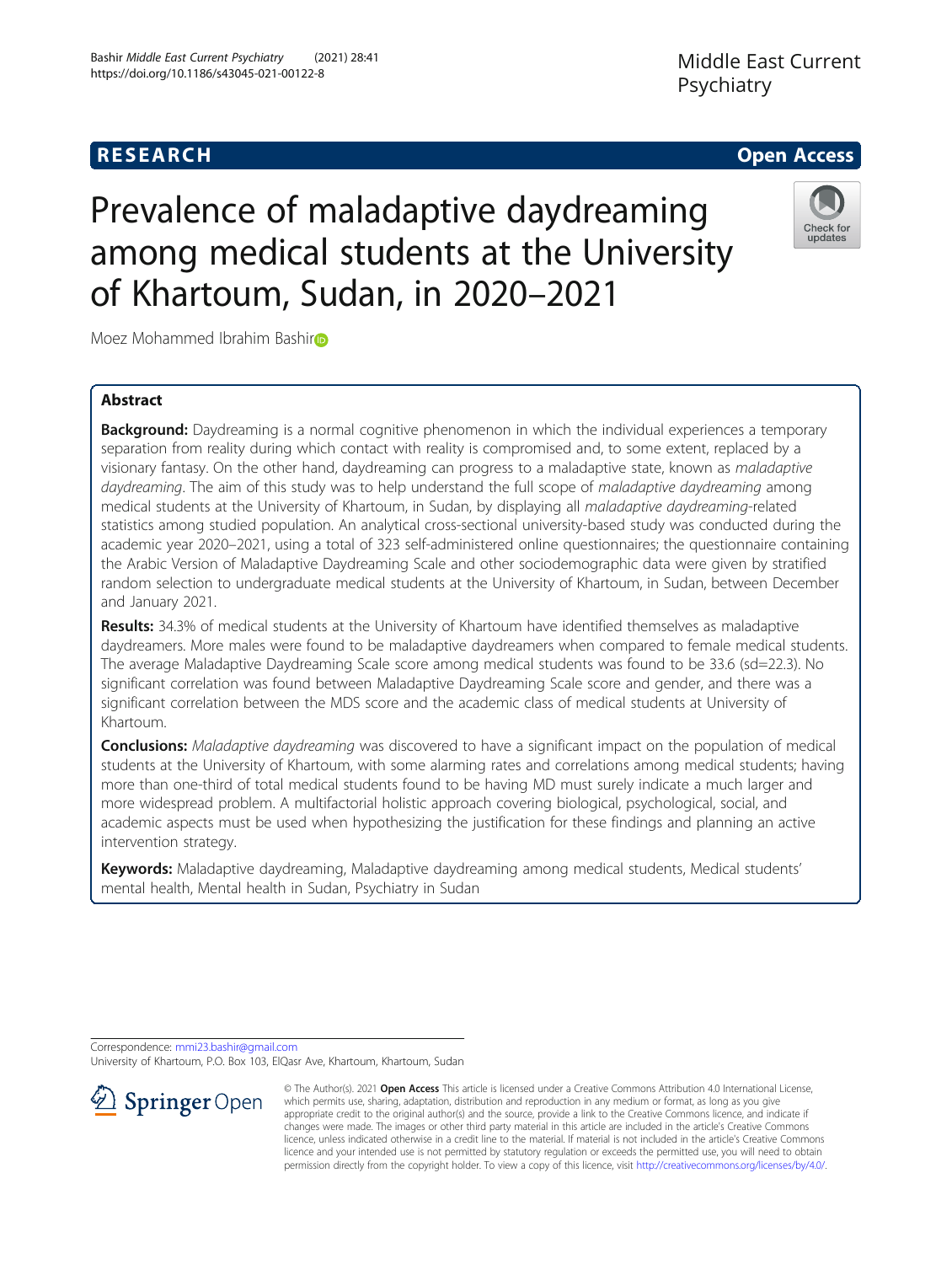#### Background

Daydreaming, also known as spacing out, is a normal cognitive phenomenon in which the individual experiences a temporary separation from reality during which contact with reality is compromised and, to some extent, replaced by a visionary fantasy. However, daydreaming can progress to a pathological or maladaptive state, known as maladaptive daydreaming (MD), which is defined as "extensive fantasy activity that replaces human interaction and/or interferes with academic, interpersonal, or vocational functioning" [[1](#page-6-0)–[3\]](#page-6-0). Daydreaming for extended periods of time, extremely vivid dreams, difficulty executing and completing daily tasks, displaying some facial expressions, performing repetitive movements, and whispering or talking while daydreaming are all common manifestations of maladaptive daydreaming [[4\]](#page-6-0). Maladaptive daydreaming is an under-researched issue with a remarkable growing interest among psychiatrists, psychologists, and health educators due to its grave comorbidities and serious impact on the daily life performance of maladaptive daydreamers in the general population, particularly medical students [[5,](#page-6-0) [6](#page-6-0)]. Up until this date, MD does not meet any existing mental disorder diagnosis criteria but overlaps with several psychopathological conditions. In terms of psychiatric comorbidity, 74.4% of people with MD meet the criteria for more than three psychiatric disorders, while 41.1% meet the criteria for more than four psychiatric disorders, ADHD was the most common comorbid disorder (76.9%); 71.8 percent met criteria for an anxiety disorder, 66.7 percent for a depressive disorder, and 53.9 percent for an obsessive-compulsive or related disorder [\[5](#page-6-0)]. It has also been indicated that people with MD had more pronounced symptoms of obsessive-compulsive disorder, generalized and social anxiety, dissociation, more negative emotions, and a lower expression of positive emotions [[7\]](#page-6-0). According to a recent study conducted in Saudi Arabia, 70% of medical students engage in maladaptive daydreaming. Furthermore, maladaptive daydreaming has been linked to poor academic performance, with academic performance significantly lower among maladaptive daydreamers (MDers) compared to non-MDers, highlighting the seriousness of the condition among medical students [[8\]](#page-6-0). The knowledge gap of maladaptive daydreaming-related statistics among medical students, or rather, in Sudan as a whole, is unmistakably large, which is a very concerning fact given the magnitude of this phenomenon. This study was carried out to narrow the knowledge gap of maladaptive daydreaming-related statistics, specifically on medical students at the University of Khartoum, in order to create a starting point for future studies on maladaptive daydreaming, exploring its prevalence, related

medical and psychiatric conditions, and its impact on maladaptive daydreamers.

#### Methods

#### Study design

This was an analytical cross-sectional university-based study that was conducted during the academic year 2020–2021. The research was carried out virtually at the Faculty of Medicine at the University of Khartoum in Khartoum, Sudan.

#### Study area

The research was carried out virtually at the University of Khartoum's Faculty of Medicine (UofK-MED). UofK-MED is Sudan's oldest medical school, having been founded in 1924. It was also the first medical school in Sudan to be accredited by the World Federation of Medical Education. Every year, thousands of students apply for admission to UofK-MED, attracted by its unique medical education and extracurricular opportunities.

#### Study population

During the academic year 2020–2021, there are 2335 students enrolled at the college. All of the participants were undergraduate medical students, with the majority of them ranging in age from 18 to 23. In terms of inclusion criteria, all undergraduate students at the University of Khartoum–Faculty of Medicine in Khartoum in the first (batch 96), second (batch 95), third (batch 94), fourth (batch 93), fifth (batch 92), and sixth (batch 91) academic years were included in the study, and no students were excluded.

#### Sample size and sampling

A random sample of 323 students was chosen from the medical students at the University of Khartoum, Faculty of Medicine, using stratified random sampling. Sample size (n) was calculated according to the formula:  $n = [z2]$ \* p \*  $(1-p)/e2]/[1 + (z2 \cdot p \cdot (1-p)/(e2 \cdot N))]$  where z = 1.96 for a confidence level (α) of 95%, p is the proportion (expressed as a decimal), N is the population size, and e is the margin of error.

$$
z = 1.96, p = 0.5, N = 1994, e = 0.05
$$
\n
$$
n = [1.962*0.5*(1--0.5)/0.052]/[1 + (1.962*0.5*(1--0.5)/(0.052*1994))]
$$
\n
$$
n \approx 323
$$

The sample size (with finite population correction) is equal to 323.

The study population was subdivided into 6 groups according to their academic classes, and list containing all students in each academic class was obtained. Since the study sample size was 323, a proportionate random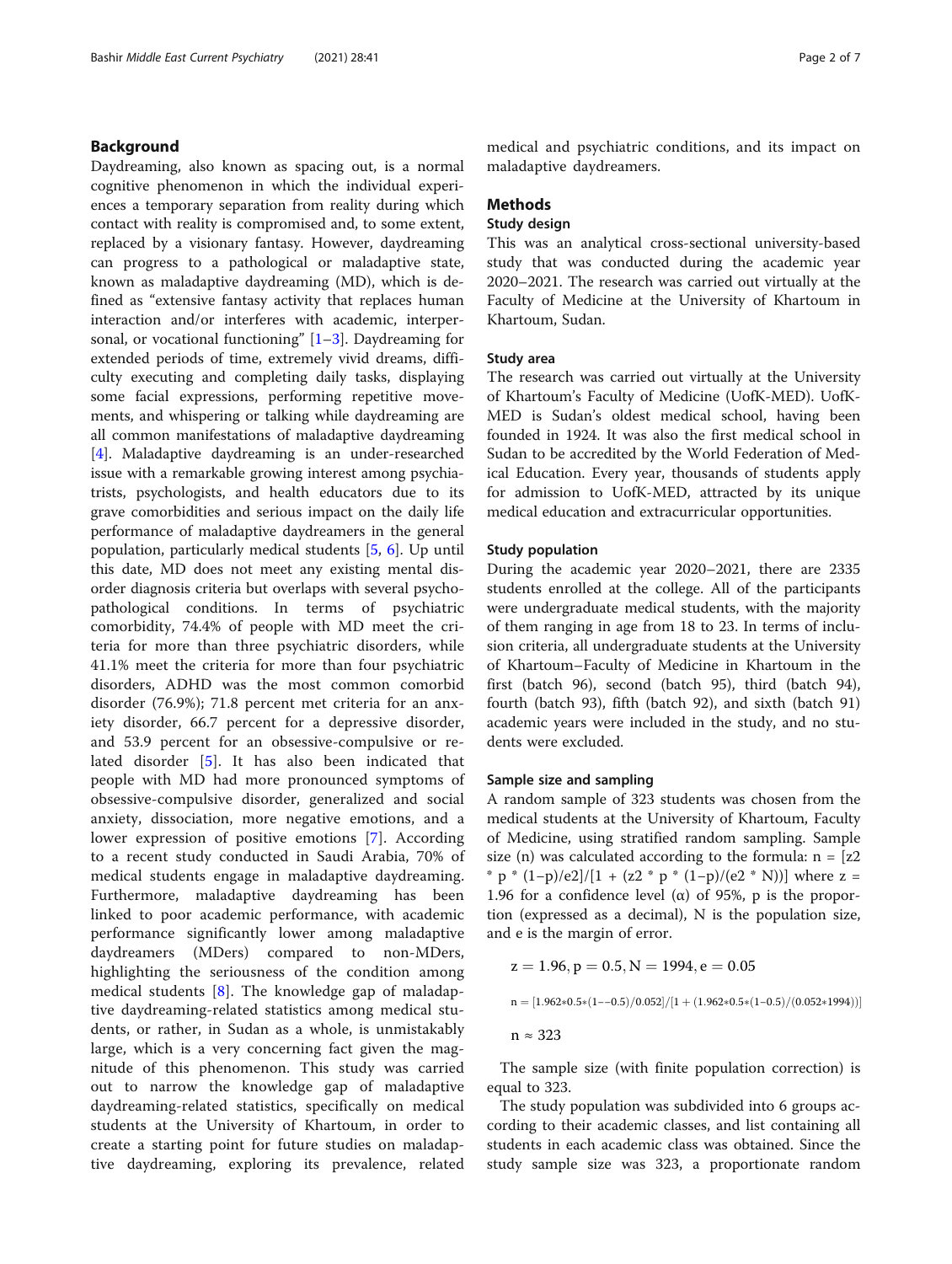<span id="page-2-0"></span>sample from each group was selected using the online sample randomizer at [https://www.randomizer.org.](https://www.randomizer.org)

Fifty-two out of 325 were selected from the sixth-year students (batch 91), 51 out of 313 from the fifth-year students (batch 92), 56 out of 349 from the fourth-year students (batch 93), 58 out of 358 from the third-year students (batch 94), 54 out of 333 from the second-year students (batch 95), and 52 out of 326 from the firstyear students (batch96).

#### Data collection methods and tools

During the academic year, all targeted students completed online self-administered closed-ended questionnaires. Before filling out the Arabic version of the Maladaptive Daydreaming Scale, participants were asked demographic and general information questions: age, gender, marital status, and academic class. Each individual was approached separately, either directly using their personal social media accounts, or through the students' representing bodies within UofK-MED; this process proved to be effective, yielding a 100% response rate.

The Arabic Version of the Maladaptive Daydreaming Scale (MDS-16-AR) is a new 16-item scale proposed and validated in 2019 by Hisham Motkal Abu Raya, Professor Eli Somer, and Suha Meari-Amir [\[7](#page-6-0)]. It consists of 16 items that assess some of the most important aspects of MD. The scale responses range from 0 to 100%, with 10% intervals  $(0\% = \text{never/never}$ ; 100% = all of the time/ extreme amounts). The MDS-16-AR was chosen as the measurement tool for MD in this study not only because it uses the research subjects' mother tongue, but also because it demonstrated high sensitivity (89), specificity

(87), and overall validity (85.5) with a cutoff composite score of 45 (out of a maximum of 100) [\[7](#page-6-0), [9](#page-6-0), [10\]](#page-6-0).

#### Data management and statistical analysis

Data was entered and encoded then analyzed by the computer programs by using the SPSS software (version 21). The collected data was analyzed through descriptive analysis and using the chi square and t-tests. P value < 0.05 was considered statistically significant. Data were displayed and presented in form of tables.

#### Results

The studied sample in this study was 323 medical students; all 323 students were given the study questionnaire and response rate of which was 100%. Sixth-year students represented 16.1% of the sample, fifth-years represented 15.8%, fourth-years represented 17.3%, third-years represented 18%, second-years represented 16.7%, and first-years represented 16.1 students. Twenty-five percent of the studied population were males, while the females made 75% out of the total study sample (Fig.  $1$ ). All of the studied students were unmarried.

Sixty-seven percent of the study participants reported that they have experienced daydreaming, while 11% said they have not, while 22% remained unsure whether or not they have experienced daydreaming (Fig. [2](#page-3-0)), 62.5% of male reported experiencing daydreaming, while 68.3% of females reported the same finding (Table [1\)](#page-3-0). The correlation between gender and experiencing daydreaming among study participants was tested using the Chi-Square tests, and no significant correlation was found between gender and experiencing normal daydreaming (P= 0.179). When asked about their subjective familiarity

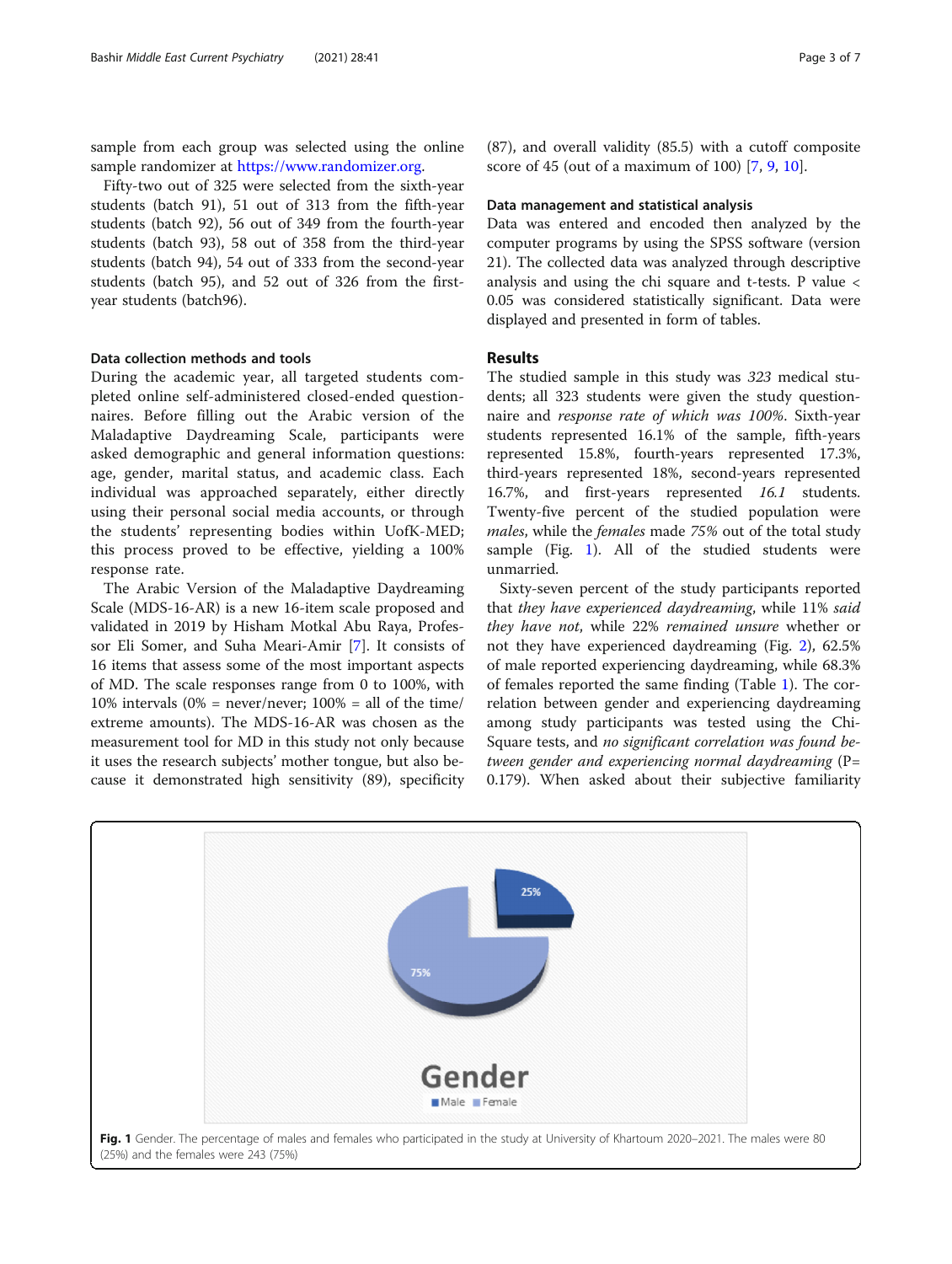<span id="page-3-0"></span>

with the concept of MD "How familiar are you with the term Maladaptive Daydreaming?", 24.1% had no familiarity with the concept at all, 18.6% had poor familiarity, 16.1% had below average familiarity, 20.1% had average familiarity, 11.5% had above average familiarity, and 9.6% had excellent familiarity (Fig. [3\)](#page-4-0). When asked about whether or not they feel their daydreaming activities interfere with their academic performance, 38.8% of students felt that there was no kind interference whatsoever, while 5.3% felt maximum interference, the rest fell in between.

MDS score was found to be 87.14 with a minimum score of 0 and a maximum 87.14. The mean was found to be 33.66. The prevalence of MD (MDS score  $\geq$  45) among medical students at University of Khartoum (n= 323) was 34.3% (CI 95%). 37.8% of males were found to be MDers and 33.3% of females were MDers (Table [2](#page-4-0)); the correlation between gender and MDS score was tested using Pearson's correlation test, and no significant correlation was found (P=0.072). The percentage of MDers in each academic class was 13.4% in sixth class, 15.9% in fifth class students, 35.7% in fourth class, 51.7%

Table 1 Males and females experiencing daydreaming

| <b>Experiencing daydreaming?</b> |  | Yes | No   | <b>Not Sure</b> | Total |  |
|----------------------------------|--|-----|------|-----------------|-------|--|
| Male                             |  | 50  |      | 23              | 80    |  |
| Female                           |  | 166 | 30   | 47              | 243   |  |
| Total                            |  | 216 | - 37 | 70              | ろうろ   |  |

The percentage of male and female study participants who reported experiencing daydreaming in their life. 62.5% of male reported experiencing daydreaming, while 68.3% of females reported the same finding

in third class, 46.3% in second class, and 40.3% among first year medical students at the University of Khartoum (Table [3](#page-4-0)). A significant correlation was found between academic class and MDS score (P=0.005). When asked whether or not they feel that MD has interfered with their academic functioning, 38.8% of total students believed there was no interference, 61.2% believe MD has affected their academic performance to a limited extent, and 5.3% reported the greatest amount of interference (Fig. [4](#page-5-0)).

#### Discussion

This study represents the first Sudanese study of maladaptive daydreaming, the aim of which was to investigate the full scope of MD among medical students at the University of Khartoum in Sudan, including the prevalences of daydreaming, MD among all medical students, and MD among each academic class students in separate. The study also investigated the association between MD and other factors. Since most of the college students at UofK-MED are females. In their responses, only 67% of the study participants have experienced daydreaming, which is far less than the percentage of daydreaming among the American population (96%) [[2,](#page-6-0) [3\]](#page-6-0). The difference between the two percentages might be explained by many factors; a clear explanation is the wide cultural differences between the Sudanese and the American population; another possible explanation is the presumable lack of sufficient knowledge of the concept and the experience of maladaptive daydreaming among the study population, which is a plausible explanation because 24.1% of the study participants were not familiar with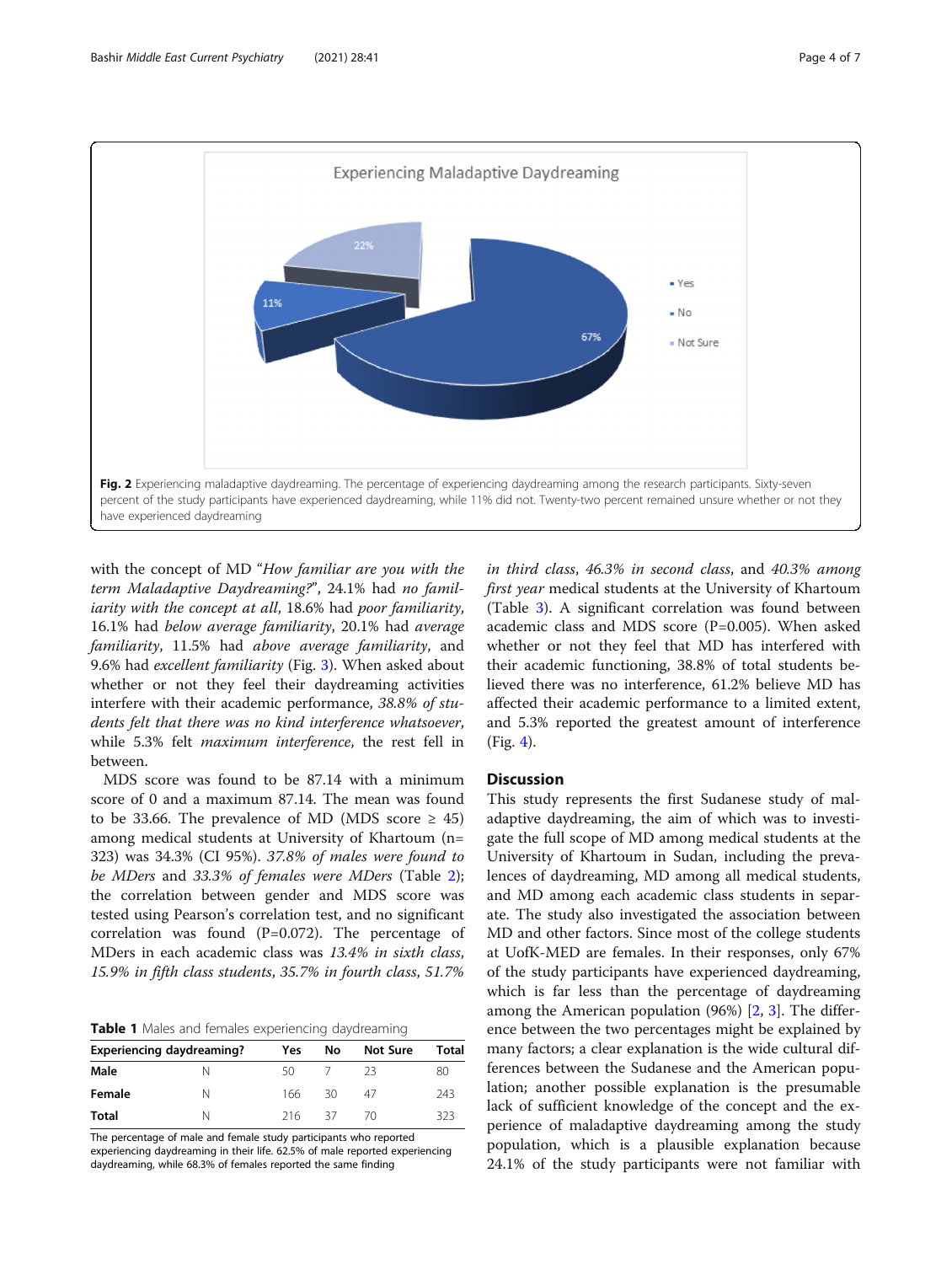<span id="page-4-0"></span>

the concept of maladaptive daydreaming. One important finding regarding the experience of normal daydreaming is that there was no significant correlation between daydreaming and gender of medical students at the UofK-MED ( $P=0.179$ ); the same finding was found in many similar studies [[5,](#page-6-0) [6,](#page-6-0) [8\]](#page-6-0)

Regarding the MDS score, the mean of MDS score among the study population was found to be 33.66, which is still considered less than the 45% cutoff point measurement for MD. As mentioned in the "[Results](#page-2-0)" section, 34.3% of total students were found to be MDers; on the other hand, 70% of the of students were found to be MDers in a similar study conducted on Saudi medical students [\[8](#page-6-0)], while in Italy 17% of adult Italian population during the COVID-19 lockdown were identified as

| Table 2 Maladaptive daydreaming valid cases, by gender |  |  |  |
|--------------------------------------------------------|--|--|--|
|--------------------------------------------------------|--|--|--|

| <b>Total sample</b> | 323 |                      |     |
|---------------------|-----|----------------------|-----|
| <b>Total cases</b>  | 111 |                      |     |
|                     |     | <b>Total Females</b> | 243 |
| Female              | N   | Valid cases          | 81  |
|                     |     | <b>Total Males</b>   | 80  |
| Male                | Ν   | Valid cases          | 30  |

The percentage of MDers among medical students at University of Khartoum. 34.3% of total students were found to be MDers. 37.8% of males were MDers and 33.3% of females were MDers

|       | Table 3 Maladaptive daydreaming valid cases by academic |  |  |
|-------|---------------------------------------------------------|--|--|
| class |                                                         |  |  |

| Sixth  | N | Valid cases  | $\overline{7}$ |
|--------|---|--------------|----------------|
|        |   | Total sample | 52             |
|        |   | Percentage   | 13.4%          |
| Fifth  | N | Valid cases  | 8              |
|        |   | Total sample | 51             |
|        |   | Percentage   | 15.9%          |
| Fourth | N | Valid cases  | 20             |
|        |   | Total sample | 56             |
|        |   | Percentage   | 35.7%          |
| Third  | N | Valid cases  | 30             |
|        |   | Total sample | 58             |
|        |   | Percentage   | 51.7%          |
| Second | N | Valid        | 25             |
|        |   | Total        | 54             |
|        |   | Percentage   | 46.3%          |
| First  | N | Valid        | 21             |
|        |   | Total        | 52             |
|        |   | Percentage   | 40.3%          |

Percentage of MDers in each academic class, 13.4% of sixth class, 15.9% of fifth class students, 35.7% of fourth class, 51.7% of third class, 46.3% of second class, and 40.3% of first year medical students at the University of Khartoum were MDers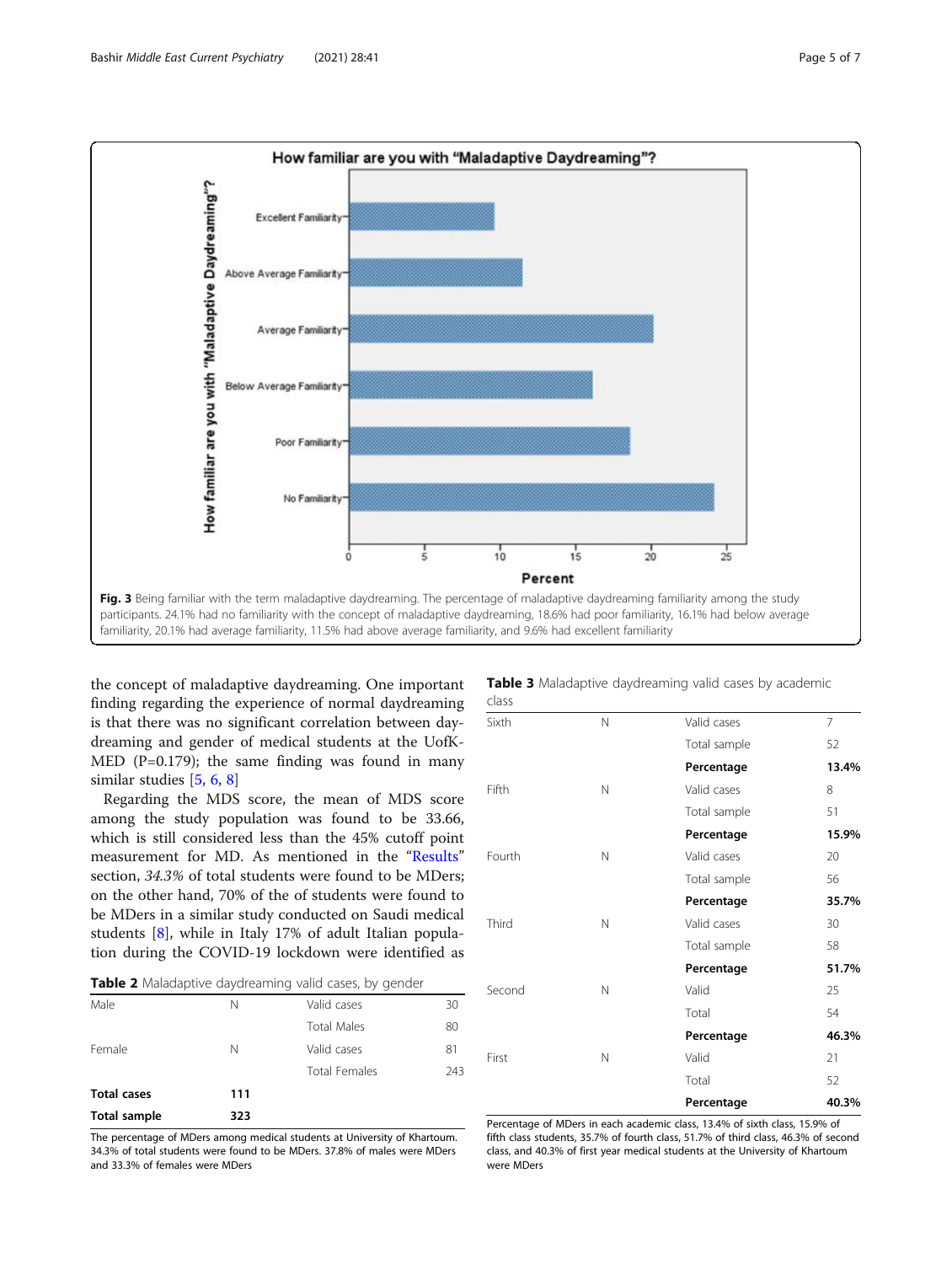<span id="page-5-0"></span>

MDers [\[11](#page-6-0)]; again, this could be explained by cultural, socioeconomic, and demographic differences between the countries. Additionally, the two abovementioned studies was conducted on 380 students chosen by convenient sampling, whereas this study population was chosen by random sampling. In this study, although no significant correlation was found between gender and MDS score, in contrast to other studies in which age was found to be negatively associated with MD [\[6\]](#page-6-0), more males were found to be MDers when compared to females, which supports the findings of multiple similar studies [[4](#page-6-0)–[6\]](#page-6-0). Since a significant correlation between MDS score and academic class of study subjects, we noticed that the MDS score hugely varies in each academic class. Third-year medical students were non-arguably the most alarming, since more than half of the students were identified as MD. The study also demonstrates the deep and concerning perception of medical students at the University of Khartoum regarding the impact of MD on their academic functioning and also emphasizes the academic gravity of the situation, as MD clearly has a negative impact on medical students' academic achievement over 60%; in fact, a significant correlation was found between MDS score and medical students' perception of its negative impact on their academic functioning; similarly, in Saudi Arabia, MD score was associated with poor academic

functioning, as high MD score was associated with GPA, putting more emphasis on the tremendous impact of MD on medical students [[8\]](#page-6-0).

#### Conclusion

MD has shown some alarming rates among University of Khartoum medical students, with more than onethird of total medical students having MD, indicating a serious potential much larger and more pervasive problem. This study should provide a solid foundation for more thorough investigations into the causes and related factors of MD.

#### **Abbreviations**

MD: Maladaptive daydreaming; MDers: Maladaptive daydreamers; UofK-MED: University of Khartoum, Faculty of Medicine; MDS: Maladaptive Daydreaming Scale; MDS-16-AR: Arabic Version of Maladaptive Daydreaming Scale

#### Acknowledgements

I would like to thank the study participants, who put in a lot of time and effort to this project. I thank Prof. Eli Somer (University of Haifa) for his helpful advice and discussions. I thank the Department of Community Medicine (University of Khartoum) for their invaluable assistance and support.

#### Author's contributions

MB contributed to conception, design, acquisition, and interpretation of data; drafted and revised the work; finally approved the version to be published; and was responsible for agreement to be accountable for all aspects of the work in ensuring that questions related to the accuracy or